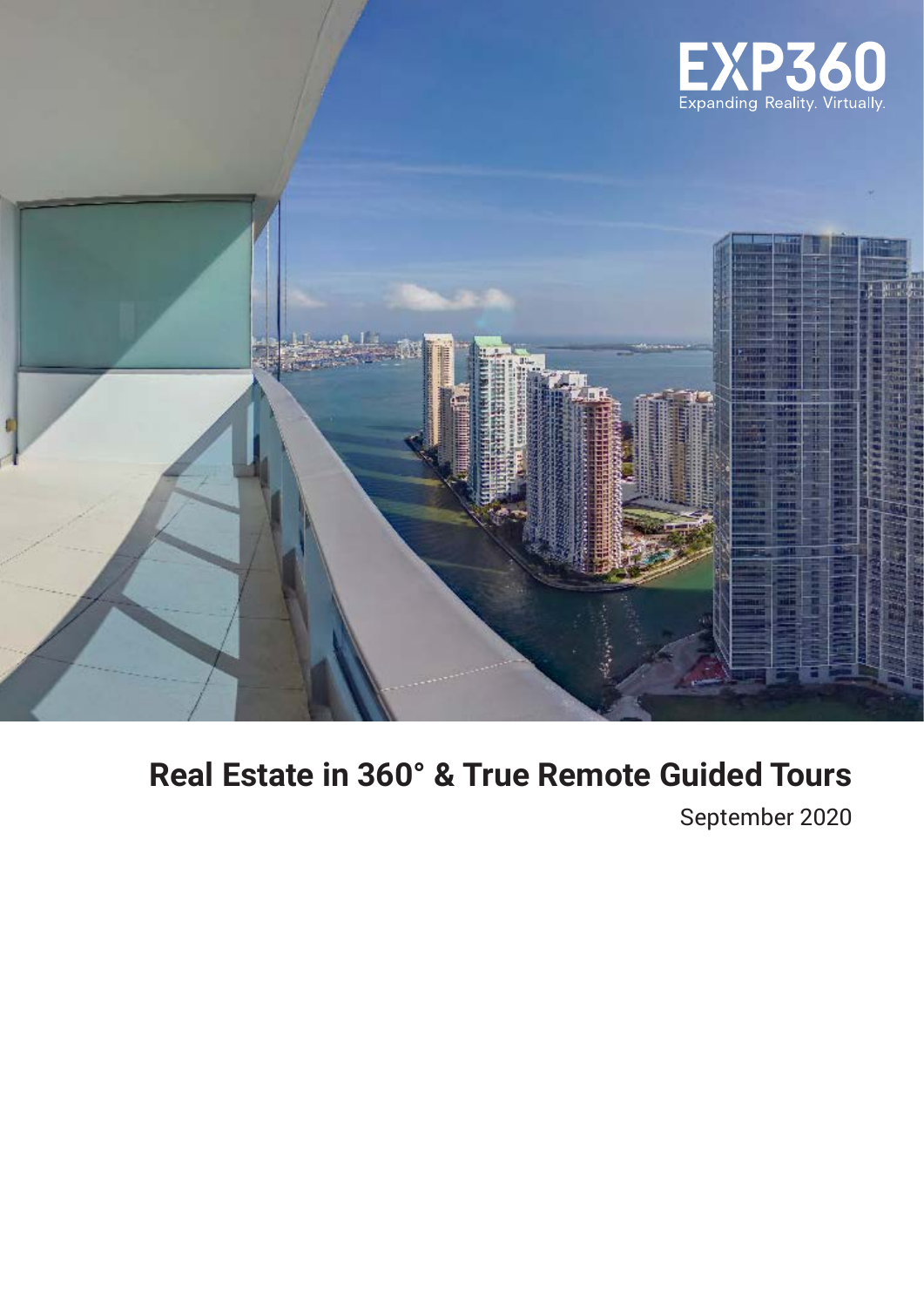# **Real Estate in 360° & True Remote Guided Tours**

### The visual experience



# **Features**

Create, manage and share your virtual tours from the powerful EXP360 Virtual Tour Platform.



**per property**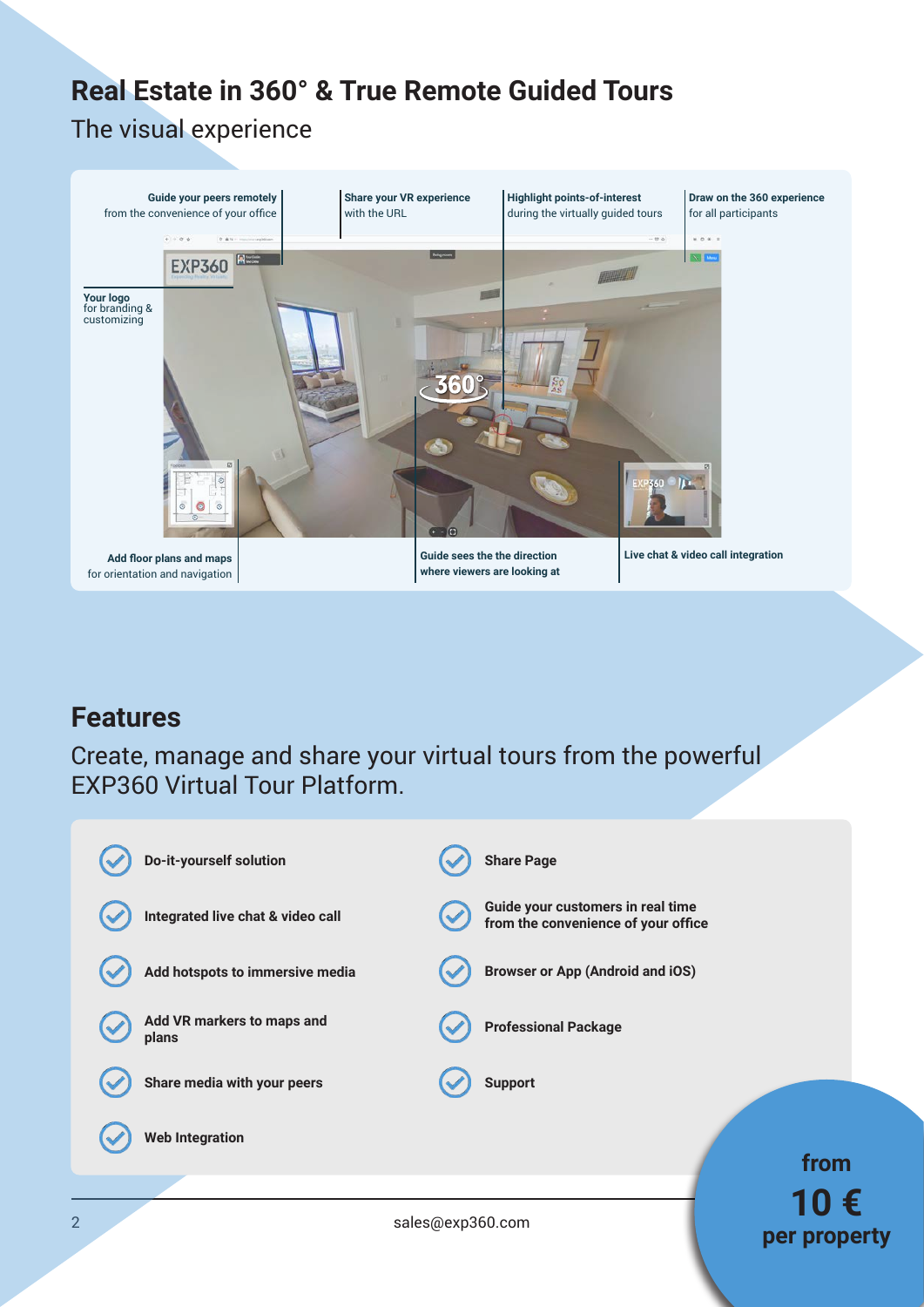## **Create, manage & maintain your Virtual Tours**

VR System Overview



### **Powerful EXP360 Virtual Tour Platform**

**Our online editing platform allows you to customize your 360°/VR virtual tour, and you can freely insert your logos, animated icons, label hotspots, videos, pictures, text, floorplans, map of geolocation and much more.**

### **Guide and Share with integrated live chat & video call**

**Guide your clients remotely through your properties in real time, connect LIVE via video and audio with your audience and interact within the 360°/VR content.**

**Add a EXP360 Virtual Tour to your website and share the link on social media, messenger platforms or any other marketing portal you use. Actively attract previously unreachable customers "into" your store to shop; "into" your property to buy or rent; "into" your hospitality venue to book; "into" your exhibit to browse; even if they are located far away and/or visiting well after opening hours.**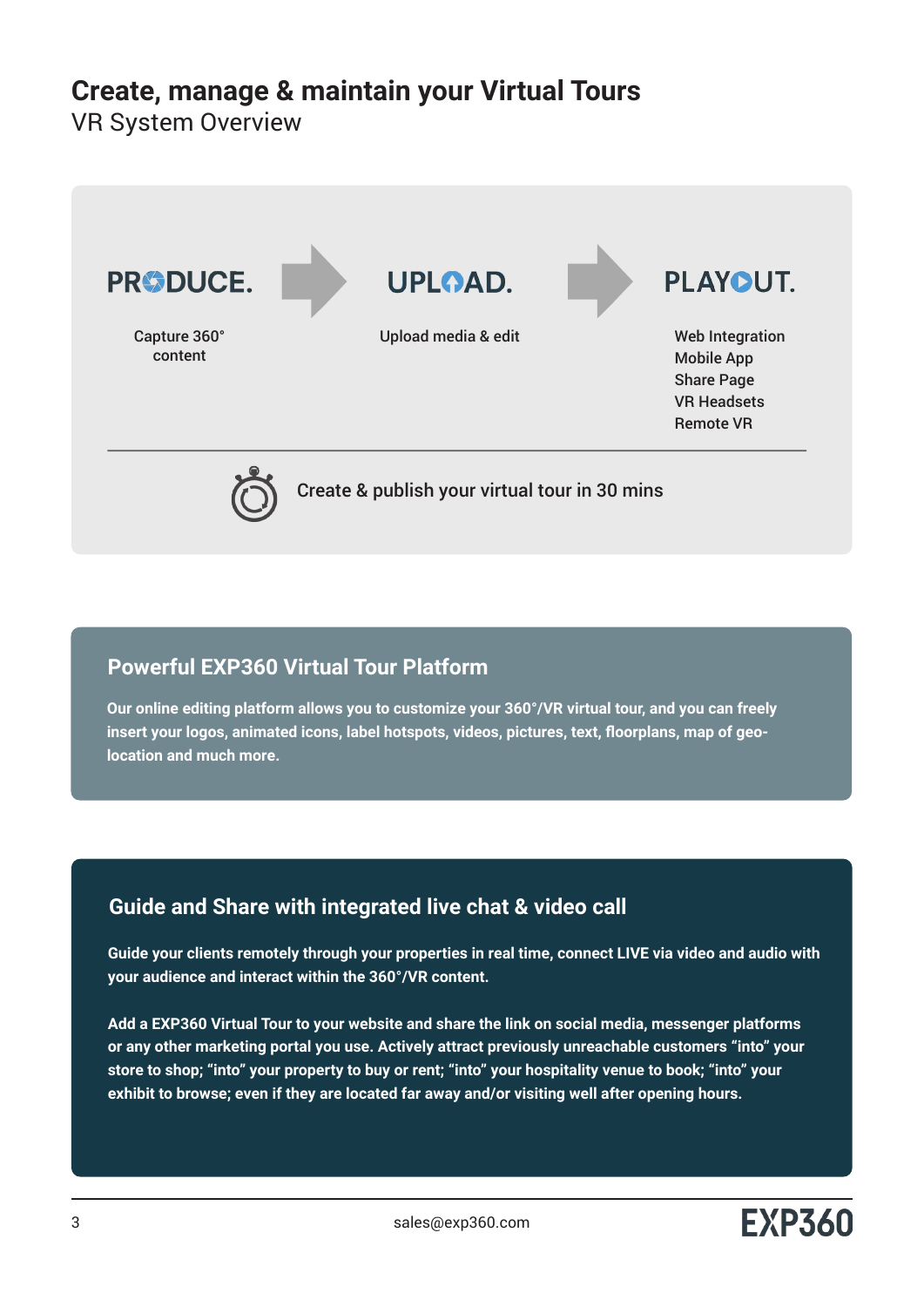# **Offer sheet**

| <b>Rate</b>                             | $10,-$ € <sup>1</sup>    |
|-----------------------------------------|--------------------------|
| <b>Number of users</b>                  | unlimited                |
| Integrated chat & video call            | V                        |
| <b>Optional Password Protected Tour</b> | $\bigcirc$               |
| <b>Statistics</b>                       | $\bigodot$               |
| <b>Browser or App (iOS / Android)</b>   | $\bigcirc$               |
| Webintegration                          | $\bigcirc$               |
| <b>Hotspots</b>                         | $\bigcirc$               |
| <b>VR Pinboards</b>                     | $\bigcirc$               |
| <b>VR Objects</b>                       | $\bigcirc$               |
| <b>Insert Logo</b>                      | $\bigcirc$               |
| <b>Insert Classic Media</b>             |                          |
| <b>Insert Animated Icons</b>            | $\bigodot$               |
| <b>Guide your Clients Remotely</b>      |                          |
| <b>Share Page</b>                       |                          |
| Support 24/7                            | $\overline{\mathcal{C}}$ |
| <b>Personal Contact</b>                 |                          |
| <b>VR Headset (Guide Kit)</b>           | optional <sup>2</sup>    |

1 per property / month / 25 images / minimum subscription of 6 month per property

2 license required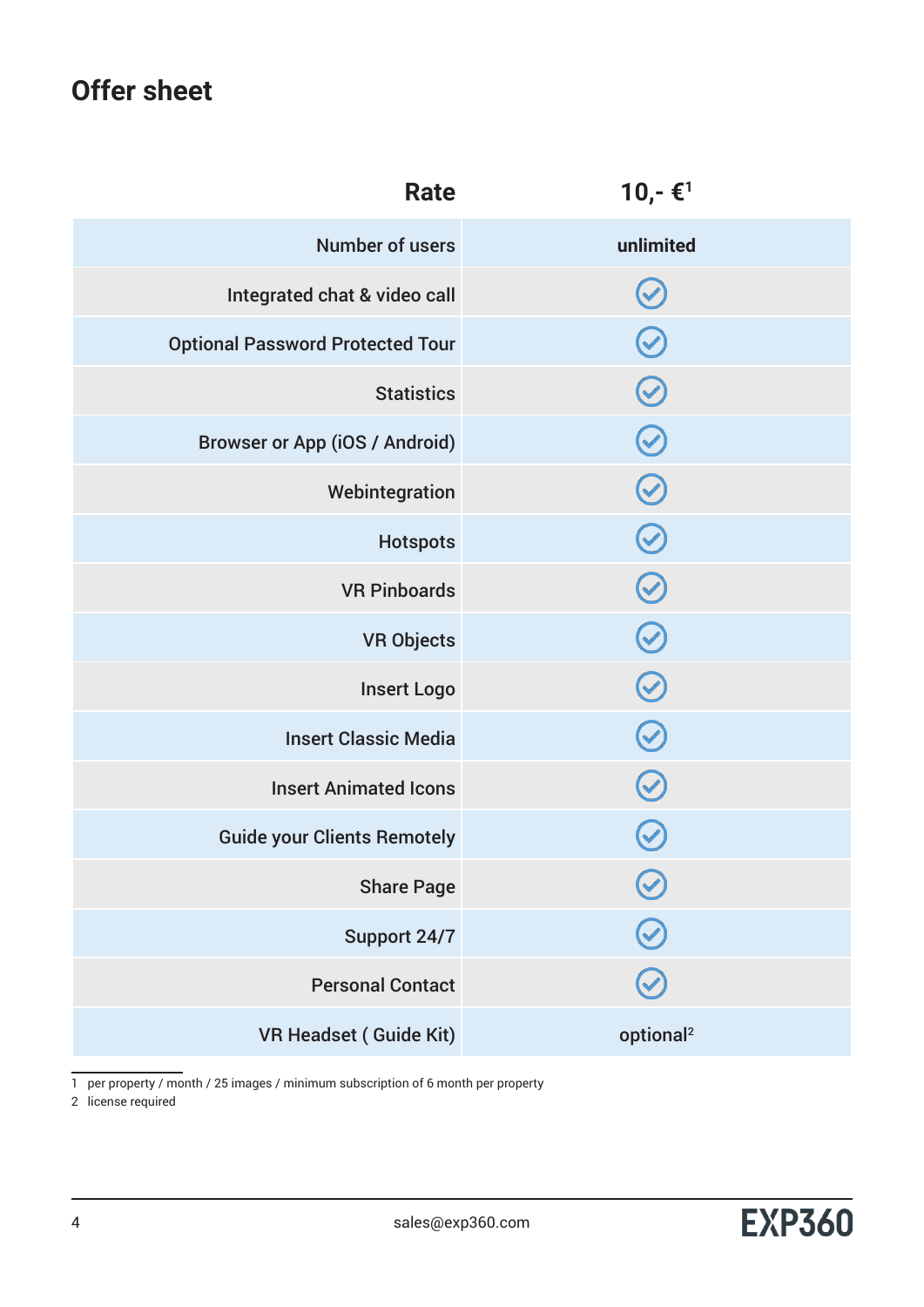## **Hardware recommendation**



### **Insta360 ONE R**

5.7K 360° Panorama Lens: The dual-lens 360° mode raises the bar with super 5.7K resolution, leveraging H.265 encoding and advanced image processing.



### **Insta360 One X**

5.7K resolution makes your videos look sharp, while 18MP shots make for stunning photo quality. Turn on 50fps mode and FlowState Stabilization to make your video buttery smooth.



### **Xphase Pro S**

The XPhase Pro S is the highest resolution 360 camera as of May 2020. It's a 360 camera with 25 sensors, each with 8 megapixels, for a total resolution of 200 megapixels. The Xphase can only take 360° photos.



### **EXP360 Guide Kit with VR Headset**

Currently, we feature the PICO 4K S as our reference VR headset for EXP360 Guide Kits. Ideal for virtual tours at your office.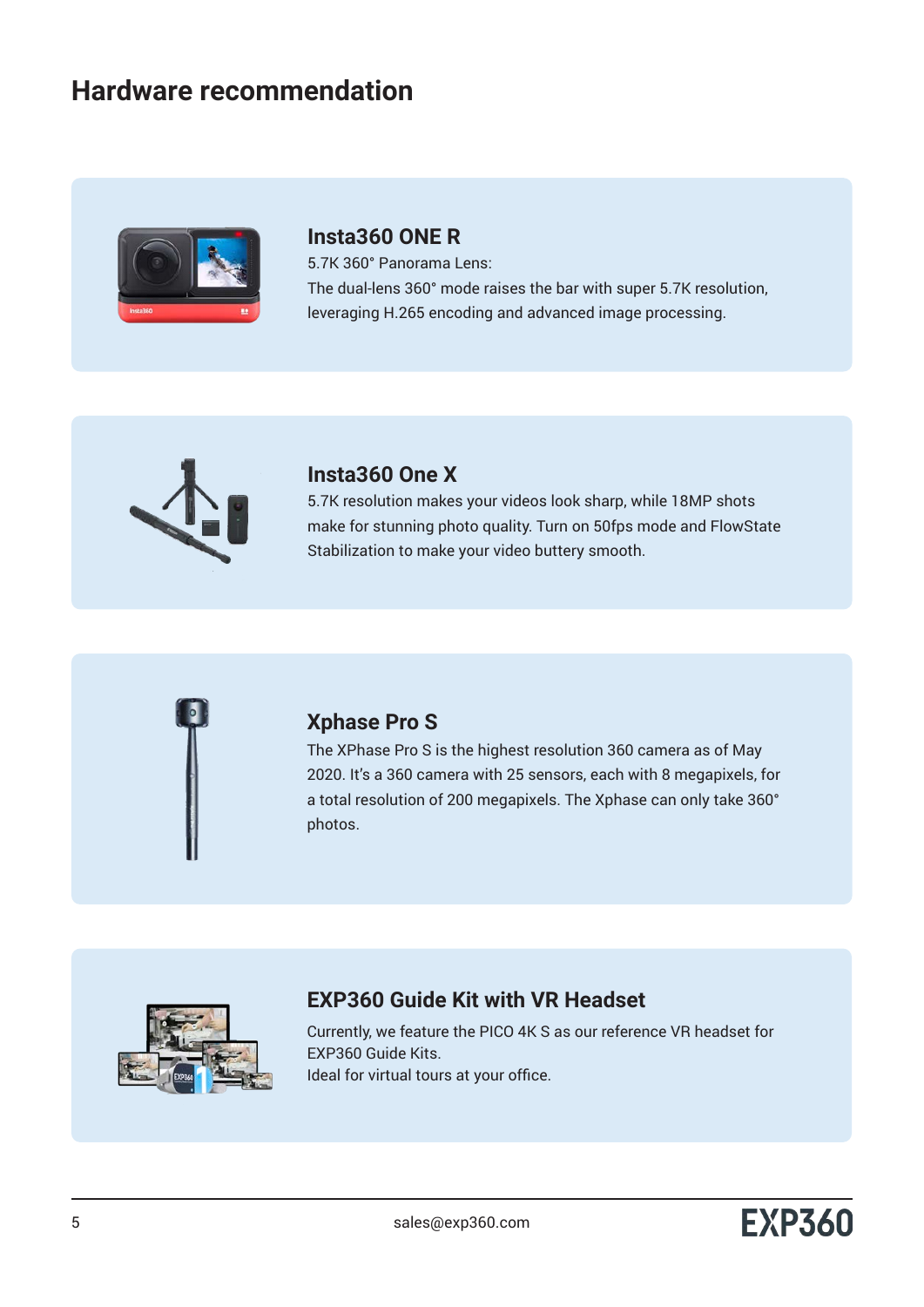## **Order Form & Contract Terms**

| <b>Your Data</b>      |                      |
|-----------------------|----------------------|
| <b>Company Name</b>   | Address              |
| <b>Contact Person</b> |                      |
| E-Mail Address        |                      |
| VAT-ID                | Number of Properties |
|                       |                      |

### Contractor: EXP360 AG - Ibelweg 18A - CH-6300 Zug

The term is 6 months per property, without renewing it expires automatically.

Payments for the creation of virtual tours using the EXP360 platform are to be made in advance. Credit card payments possible.

EXP360 AG is not responsible for copyrights of the used images and text, objects and other uploaded material.

The General terms and conditions of EXP360 AG apply; they are enclosed in their current version

I hereby confirm that I have received and accepted the terms and conditions for this contract with EXP360 AG.

Place / Date Stamp and legel signature of principal

### **EXP360 AG**

Ibelweg 18 A 6300 Zug **Switzerland** 

Registration Number: CHE-187.629.123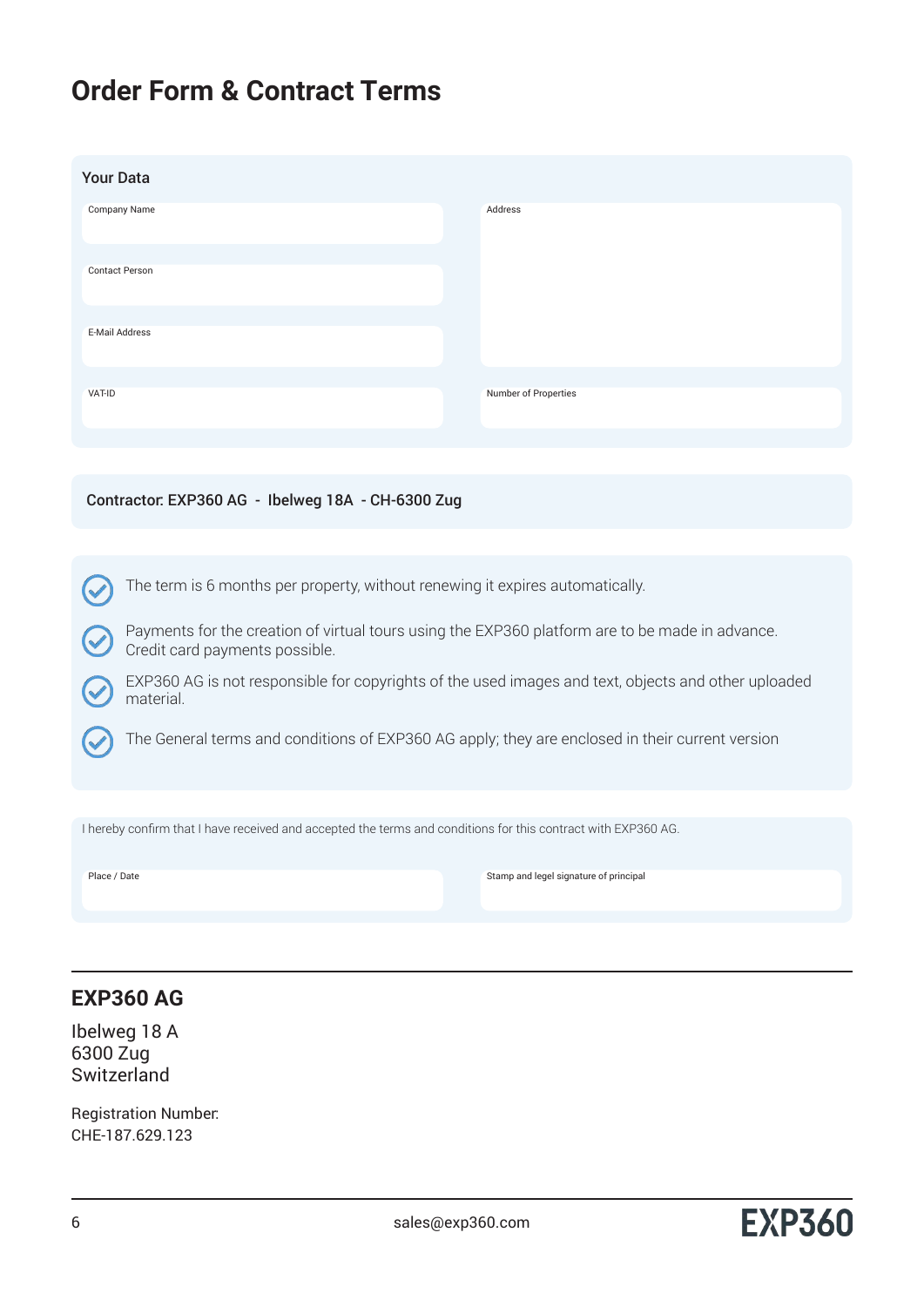# EXP360 **Expanding Reality. Virtually.**

#### **General Terms and Conditions**

#### For use of t**he EXP360 Platform and the Point of Sale Vector Tools**

This License Agreement is made and effective as of the date on the attached order form (the "Commencement Date")

by and between:

#### **EXP360 AG, with a registered address at Ibelweg 18A 6300 Zug Switzerland ("Licensor")**

and

#### Customer on the attached Order Form **("Licensee")**

#### WHEREAS:

Licensee wishes to obtain a license for one (1) Content Domain to use the EXP360 Control Center and the components listed in the attached order form. The EXP360 platform ("EXP360 Control Center") is an all in one user-friendly system, which combines a central management platform to organize and convert media into a standardized format, manage tasks and staff around the globe and to provide a VR application – preinstalled on high-end VR devices – for individually guided face-to-face consultations with single customers or groups (the "EXP360 Guide Kit") and an interactive home application for online use which can be integrated with contact centers and websites (the "EXP360 Home App"), the platform is compatible with common VR viewers, such as Google Cardboard.

#### and

Licensor is willing to grant to the Licensee a nonexclusive, non-transferable License to use the asset for the term and specific purpose set forth in this Agreement,

NOW, THEREFORE, in consideration of the foregoing, and of the mutual promises and undertakings contained herein, and other good and valuable consideration, the parties agree as follows:

#### 1. DEFINITIONS

1.1 "Agreement" means this License Agreement.

#### 1.2

"Confidential Information" means information received from or on behalf of the respective Disclosing Party if (1) in either written oral or text form (including electronic files and emails or similar) and (2) whether or not marked as "proprietary", "confidential" or equivalent, and without limitation, related to either company and their respective subsidiaries, all customer identity information, operating and cost information, financial data, marketing data, contracts, business plans, formulae, graphs, letters, faxes, e-mail documents, drawings, R&D information, designs, engineering information, processing technology and similar documents.

Information shall not be deemed to be Confidential and Proprietary Information if:

the Receiving Party can demonstrate to the reasonable satisfaction of the Disclosing Party to be already in the possession of such information prior to receipt from the Disclosing Party;

or it becomes publicly known and/or generally available in the public domain, otherwise than as a consequence of any act or omission of the Receiving Party or parties who have received it from the Receiving Party;

it is received from a third party and without breach of this Agreement or any confidential relationship of the Disclosing Party;

it is developed or acquired by the Receiving Party independently of anything provided by the Disclosing Party;

it is the subject of a prior written permission to disclose provided by the Disclosing Party; or

it is disclosed in response to a valid order of a competent court or arbitration tribunal (provided, however, that the responding party shall first have given notice to the other party hereto and shall have made a reasonable effort to obtain a protective order requiring that the Confidential Information so disclosed be used only for the purposes for which the order was issued) or is otherwise required to be disclosed by law.

The Party that discloses such Confidential Information shall be referred to as the "Disclosing Party" and the party that receives such Confidential Information shall be referred to as the "Receiving Party".

#### 1.3

"Asset" means the software solution "EXP360" with its management platform and the "Point of Sale Vector Tool" (VR tools to conduct a 360° video based conversation)

#### 1.4

"Intellectual Property Rights" means all rights in and to any copyright, trademark, trading name, design, patent, know how (trade secrets) and all other rights resulting from intellectual activity in the industrial, scientific, literary or artistic field and any application or right to apply for registration of any of these rights and any right to protect or enforce any of these rights, as further specified in clause 5.

#### 1.5

"Party" means a person or business entity who has executed this Agreement

#### 2. LICENSE GRANT 2.1

Licensor grants to the Licensee a non-exclusive, non-transferable License for the Term to use the Asset for the specific purpose specified in this Agreement, subject to the terms and conditions set out in this Agreement and the related order form.

**Commencement Date is the date on the attached order form.**

#### 3. CHARGES

2.2

In consideration of the Licensor providing the License under clause 2 of this License Agreement, the Licensee agrees to pay Licensor the amount of the License Charge as specified in the attached order form.

#### 4. LICENSEE'S OBLIGATIONS 4.1

The Licensee can only use the Asset for purposes

directly related to its own brand ...Customer on the attached order form" The Licensee must not use the asset for brands of sister or holding companies.

#### $4.2$

The Licensee may permit its employees and consultants to use the Asset provided that the Licensee takes all necessary steps and imposes the necessary conditions to ensure that all employees and consultants using the Asset do not commercialize or disclose the contents of it to any third person, or use it other than in accordance with the terms of this Agreement.

#### 4.3

The Licensee will not distribute, sell, License or sub-License, let, trade or expose for sale the Asset to a third party.

#### 4.4

No copies of the Asset are to be made other than as expressly approved by Licensor.

4.5 No changes to the Asset or its content may be made by Licensee

#### 4.6

Licensee shall ensure that the Asset retains all Licensor copyright notices and other proprietary legends and all trademarks or service marks of Licensor.

#### 5. INTELLECTUAL PROPERTY RIGHTS

All Intellectual Property Rights over and in respect to the Asset are owned by Licensor. The Licensee does not acquire any rights of ownership in the Asset.

#### 6. LIMITATION OF LIABILITY

The Licensee acknowledges and agrees that neither Licensor nor its board members, officers, employees or agents, will be liable for any loss or damage arising out of or resulting from Licensor's provision of the Asset under this Agreement, or any use of the Asset by the Licensee or its employees; and Licensee hereby releases Licensor to the fullest extent from any such liability, loss, damage or claim.

In any case Licensors liability is always limited to the total amount paid by Licensee during the 12 preceding months.

#### 7. CONFIDENTIALITY

#### 7.1

Neither Party may use, disclose or make available to any third party the other Party's Confidential Information, unless such use or disclosure is done in accordance with the terms of this Agreement.

#### 7.2

Neither Party may disclose the content of this agreement.

#### 7.3

Each Party must hold the other Party's Confidential Information secure and in confidence, except to the extent that such Confidential Information:

 -- is required to be disclosed according to the requirements of any law, judicial or legislative body or

EXP360 AG – Ibelweg 18A – 6300 Zug – Switzerland Registration Number CHE-187.629.123 – Präsident des Verwaltungsrates: Thomas Pfitzer